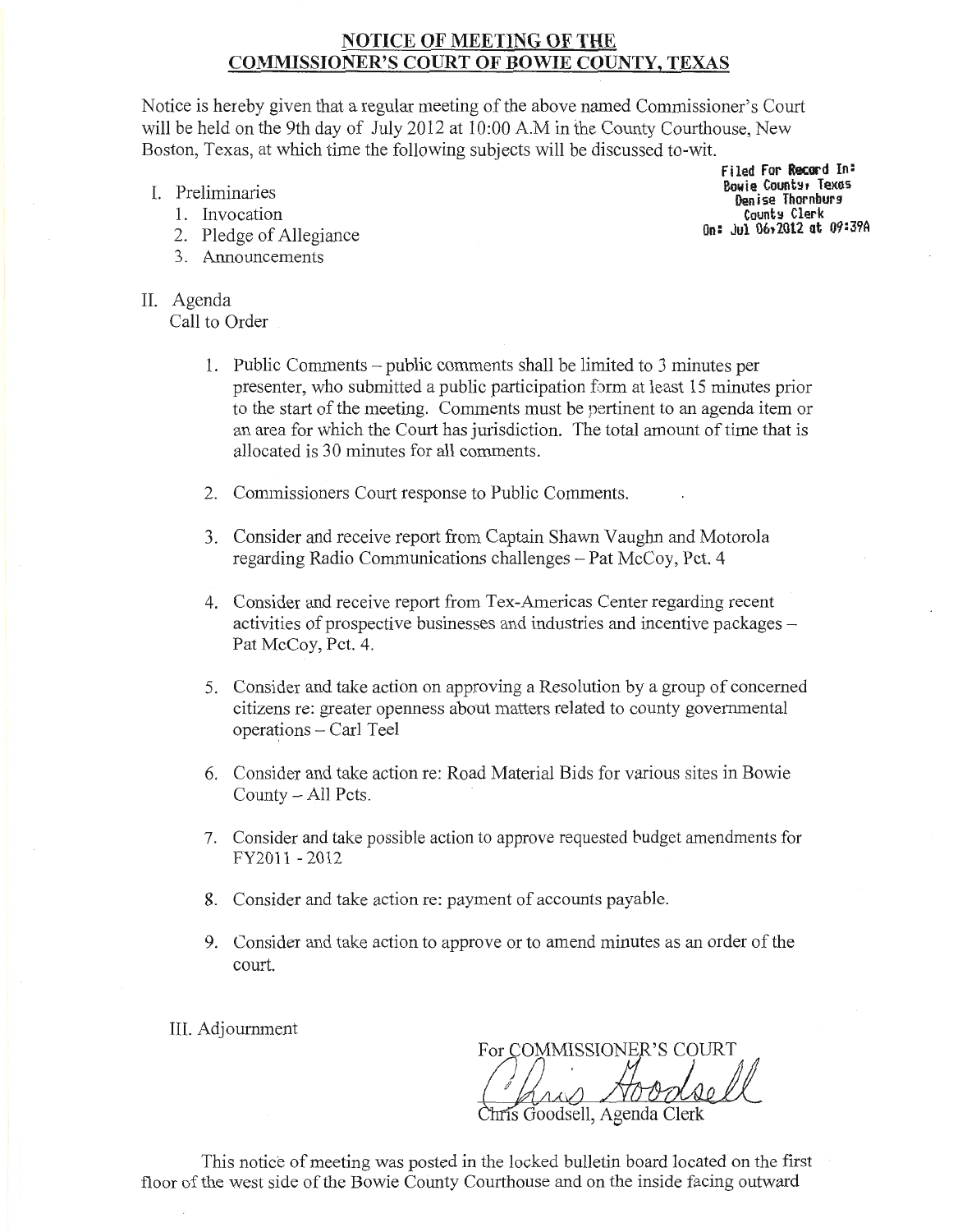ofthe north window of the Bowie County Courthouse, readily accessible to the general public at all times, on the 6th day of July, 2012 at 10:00 A.M. and remained posted for at least 72 continuous hours preceding the scheduled time of said meeting.

Any invocation that may be offered before the official start of the meeting of the Court shall be the voluntary offering of a private citizen, to and for the benefit of the Court. The views or beliefs expressed by the invocation speaker have not been previously reviewed or approved by the Court and do not necessarily represent the religious beliefs or views of the Court in part or as a whole. No member of the community is required to attend or participate in the invocation and such decision will have no impact on their right to actively participate in the business of the Court.

Dated the 6th day, of July 2012

Chris Goodsell. **Bowie County**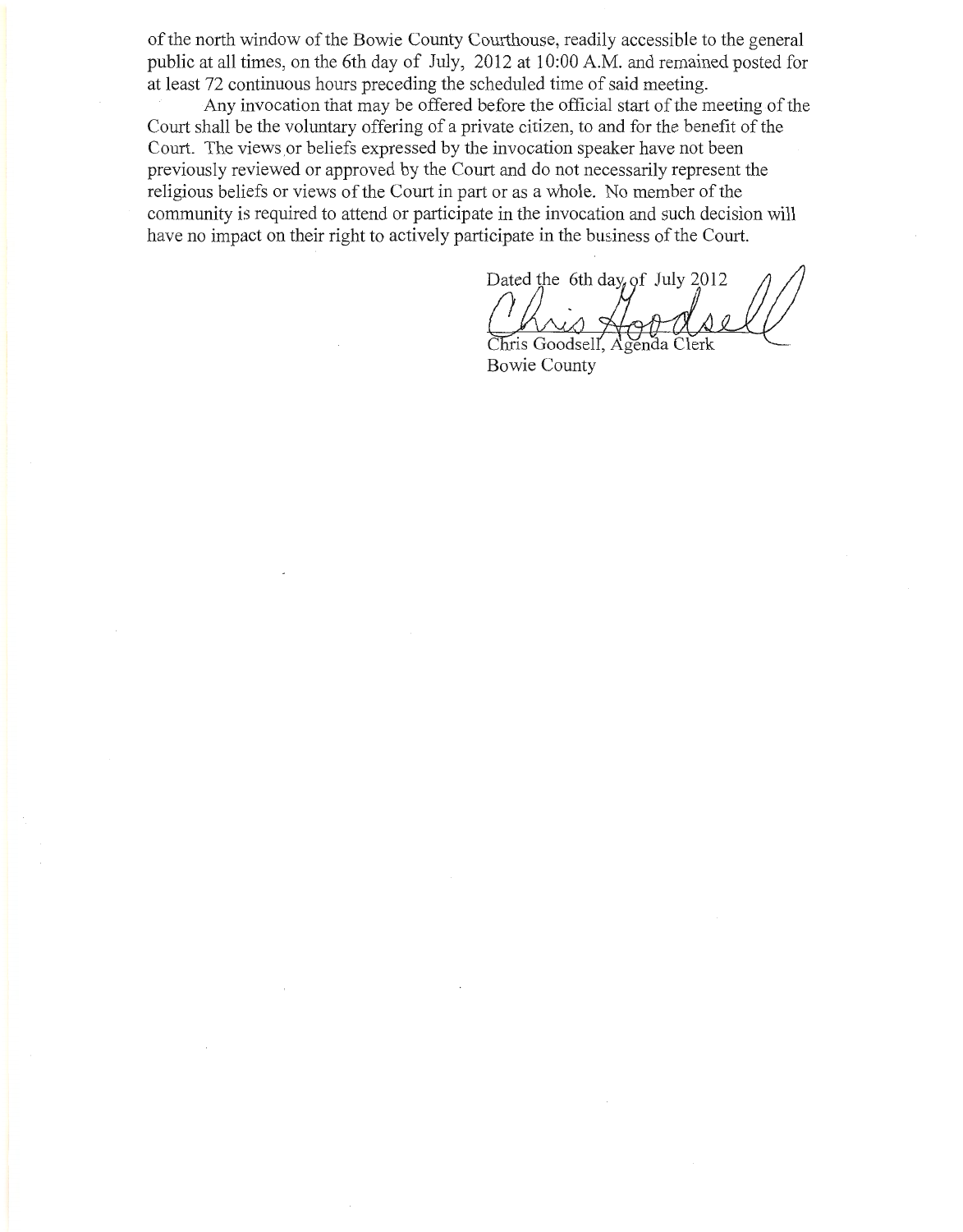## COMMISSIONER'S COURT MINUTES **JULY 9, 2012**

BE IT REMEMBERED, that on this 9<sup>th</sup> day of July, 2012, the HONORABLE COMMISSIONER'S COURT of Bowie County, Texas met in REGULAR SESSION at the Courthouse of said County in New Boston, Texas after due notice had been posted on the 6<sup>th</sup> day of July, 2012 with the HONORABLE JUDGE STERLING LACY present and presiding with the following Commissioners being present.

| <b>Jack Stone</b>      | <b>Commissioner Pct. #1</b> |
|------------------------|-----------------------------|
| John Addington         | <b>Commissioner Pct. #2</b> |
| <b>Kelly Blackburn</b> | <b>Commissioner Pct. #3</b> |
| Pat McCoy              | <b>Commissioner Pct. #4</b> |

Also in attendance were the following County Officials: Auditor William Tye, County Clerk Denise Thornburg, and the following staff members also present on the dais: Purchasing Agent Chris Goodsell and Administrative Assistant Rachael Cherry.

### **PRELIMINARIES**

In accordance with the Bowie County official policy on meeting invocations, County Judge Sterling lacy read the following statement.

Any Invocation that may be offered before the official start of the meeting of the Court shall be the voluntary offering of a private citizen, to and for the benefit of the Court. The views or beliefs expressed by the invocation speaker have not been previously reviewed or approved by the Court and do not necessarily represent the religious beliefs or views of the Court in part or as a whole. No member of the community is required to attend or participate in the Invocation and such decision will have no impact on their right to actively participate in the business of the Court.

### INVOCATION

Pastor Ron Humphrey-New Covenant life Fellowship Church, New Boston

## PLEDGE

Pledge of Allegiance to the United States of America

### ANNOUNCEMENTS

None

#### REGULAR AGENDA ITEMS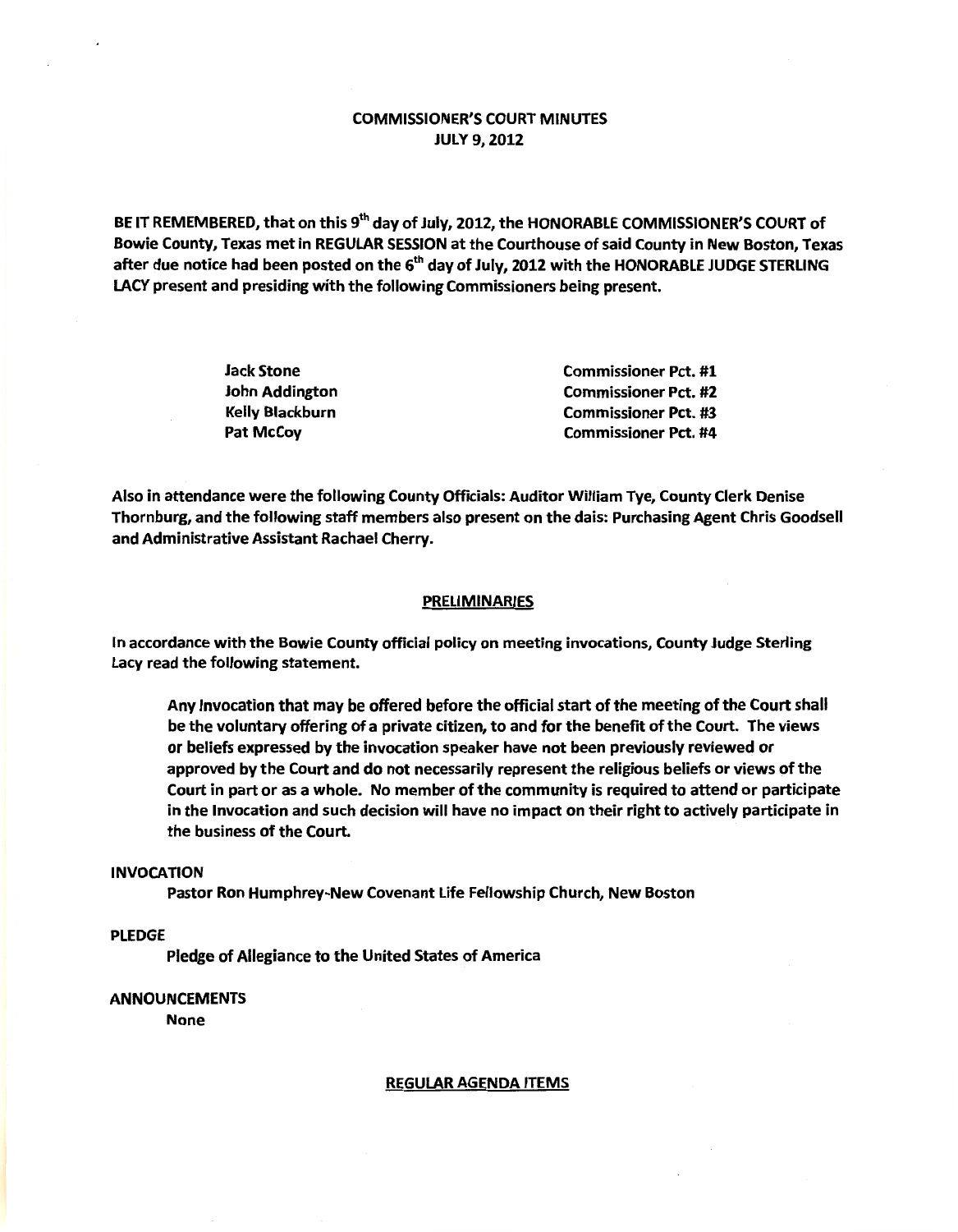Court convened at 10:02 A.M. when the following ORDERS, JUDGMENTS AND DECREES were had and ORDERED spread upon the minutes of the Court to-wit.

Item 1: There were no Public Comments

- Item 2: There were no Commissioner's Court Response to Public Comments
- Item 3: On this 9<sup>th</sup> day of July, 2012, Commissioner Pat McCoy, Pct. 4 spoke to the Court and the Court also received a report from Captain Shawn Vaughn and representatives from Motorola regarding Radio Communications challenges. The radio system that is currently being used by the Bi-State Building, Fire Departments, Police Departments and Sheriff's Department is 20-25 years old. A plan is being drawn up to be presented to the Court for future consideration.
- Item 4: On this  $9<sup>th</sup>$  day of July, there was no action taken regarding a report from Tex-Americas Center regarding recent activities of prospective businesses and industries and incentive packages-Pat McCoy Pet. 4.
- Item 5: On this 9<sup>th</sup> day of July, 2012, a motion was made by Commissioner Pat McCoy and duly second by Commissioner Kelly Blackburn to approve a Resolution, as read in open Court, by a group of concerned citizens regarding greater openness about matters related to county governmental operations-Carl Teel. According to the Resolution, an Advisory Committee is to be established and made up of citizens to identify and recommend areas of concerns to Commissioner's Court. This Committee, which will be called the Advisory Committee for Openness in County Government, will be for six months, beginning July 15, 2012 and ending January 15, 2013 and reports can be given to the Court at any time. The members appointed are: Judge Sterling Lacy, Carl Teel, Bill Henson, Carol Collins, Gary Steudte and Benjamin Dennis.

Motion was put to a vote and all voted aye and none opposed. Motion carried.

- Item 6: On this 9<sup>th</sup> day of July, 2012, a motion was made by Commissioner John Addington and duly second by Commissioner Kelly Blackburn to table, until the next meeting, Road Material Bids for various sites in Bowie County-All Pcts. Motion was put to a vote and all voted aye and none opposed. Motion carried.
- Item 7: On this  $9<sup>th</sup>$  day of July, a motion was made by Commissioner Pat McCoy and duly second by Commissioner Jack Stone to approve the requested budget amendments for FY2011-2012. William Tye, Auditor indicated there were six departments involved (Plaza West Building, General Miscellaneous, District Judges, District Court, Pet. 3 and Pet. 4). See Exhibit "A" attached hereto and incorporated herein by reference. Mr. Tye also stated that "departments are well within their budget, just moving one line item to another line item" and that there is being enough requested for the remainder of the year so as not to have to request more budget amendments for those line items. Motion was put to a vote and all voted aye and none opposed. Motion carried.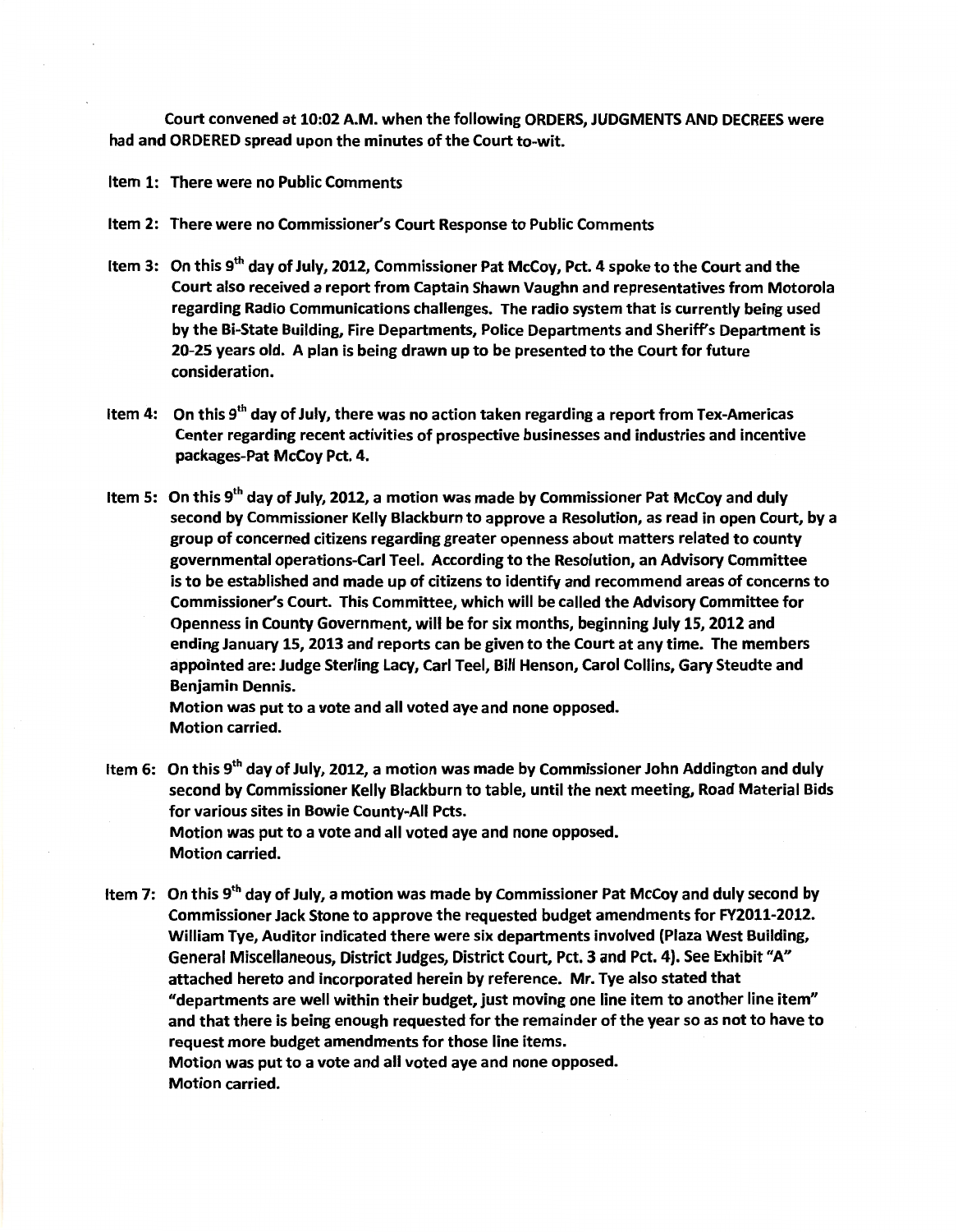Item 8: On this 9<sup>th</sup> day of July, 2012, a motion was made by Commissioner Jack Stone and duly second by Commissioner Pat McCoy to pay accounts payable. Judge Lacy asked Auditor William Tye the following questions: *11*Do any of the items that you are presenting to the Court today for approval cause any department to exceed their budget appropriation for this year?" Mr. Tye's response: "no, that's why budget amendment being made." "Are each of these requests that you are submitting to the Court today a proper and budgeted item of expenditure for the department to which it is being charged?" Mr. Tye's response "after the budget amendment, they will be." Motion was put to a vote and all voted aye and none opposed.

Motion carried.

Item 9: On this 9<sup>th</sup> day of July, 2012, a motion was made by Commissioner Pat McCoy and duly second by Commissioner Kelly Blackburn to approve Commissioner's Court Minutes from June 25, 2012 as an Order of the Court. Motion was put to a vote and all voted aye and none opposed. Motion carried.

On this 9<sup>th</sup> day of July, 2012, a motion was made by Commissioner Jack Stone and duly second by Commissioner John Addington to adjourn (11:17 A.M.}. Motion was put to a vote and all voted aye and none opposed.

Motion carried.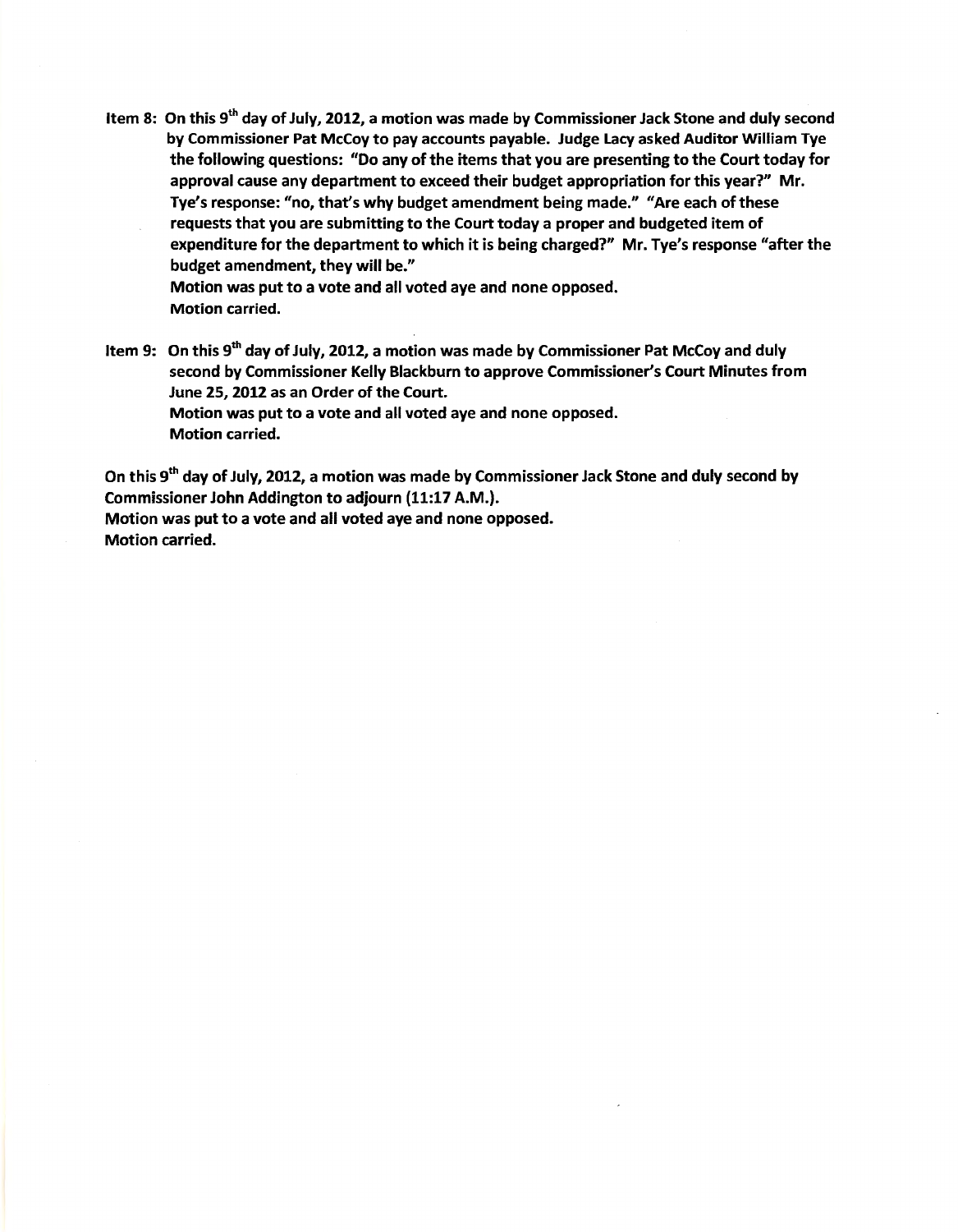To: Bowie County Commissioners' Court Re: Line Item Budget Amendments Date: July 8, 2012

The following amendments are ordered to the 2011-2012 budget:

### Plaza West Building

 $\frac{1}{\sqrt{2}}$  . <br> <br> <br> <br> <br> <br> <br> <br> <br> <br> <br> <br> <br><br><br><br><br><br><br><br> <br><br><br><br>

|                       | Increase<br>Increase                                     | 110-5-1255-5791<br>110-5-1255-5691<br>Decrease 110-5-1255-5607                              | Utilities<br>Repair Building<br><b>Maint Contracts</b>                           | 2,000.00<br>3,000.00               | 5,000.00               |
|-----------------------|----------------------------------------------------------|---------------------------------------------------------------------------------------------|----------------------------------------------------------------------------------|------------------------------------|------------------------|
| General Miscellaneous |                                                          |                                                                                             |                                                                                  |                                    |                        |
|                       | Increase<br>Decrease                                     | 110-5-1600-5371<br>110-5-1600-5511                                                          | Civil Defense<br>Indigent Legal                                                  | 200.00                             | 200.00                 |
| District Judges       |                                                          |                                                                                             |                                                                                  |                                    |                        |
|                       | Increase<br>Decrease                                     | 110-5-3020-5201<br>110-5-3020-5627                                                          | Group Health<br>Miscellaneous                                                    | 5,000.00                           | 5,000.00               |
| District Court        |                                                          |                                                                                             |                                                                                  |                                    |                        |
|                       | Increase<br>Increase<br>Decrease                         | 110-5-3330-5635 Office Supplies<br>110-5-3330-5779<br>110-5-3330-5571                       | <b>Trial Expense</b><br>Jurors                                                   | 7,000.00<br>2,000.00               | 9,000.00               |
| Pct. 3                |                                                          |                                                                                             |                                                                                  |                                    |                        |
|                       | Increase<br>Decrease                                     | 110-5-5333-5787<br>110-5-5333-5743                                                          | Uniforms<br>SubContract                                                          | 1,500.00                           | 1,500.00               |
| Pct 4                 |                                                          |                                                                                             |                                                                                  |                                    |                        |
|                       | Increase<br>Increase<br>Increase<br>Decrease<br>Decrease | 110-5-5444-5635<br>110-5-5444-5695<br>110-5-5444-5503<br>110-5-5444-5102<br>110-5-5444-5611 | <b>Office Supplies</b><br>Repair Equipment<br>Gas & Oil<br>Salaries<br>Materials | 1,000.00<br>15,000.00<br>22,000.00 | 28,000.00<br>10,000.00 |

 $"A"$ 

38,000.00 38,000.00

The above budget amendments are hereby approved and ordered this day:

--------------~-~ -----------------

Judge Sterling Lacy

ac

Jack Stone, Commissioner Pct. 1

July 9,2012